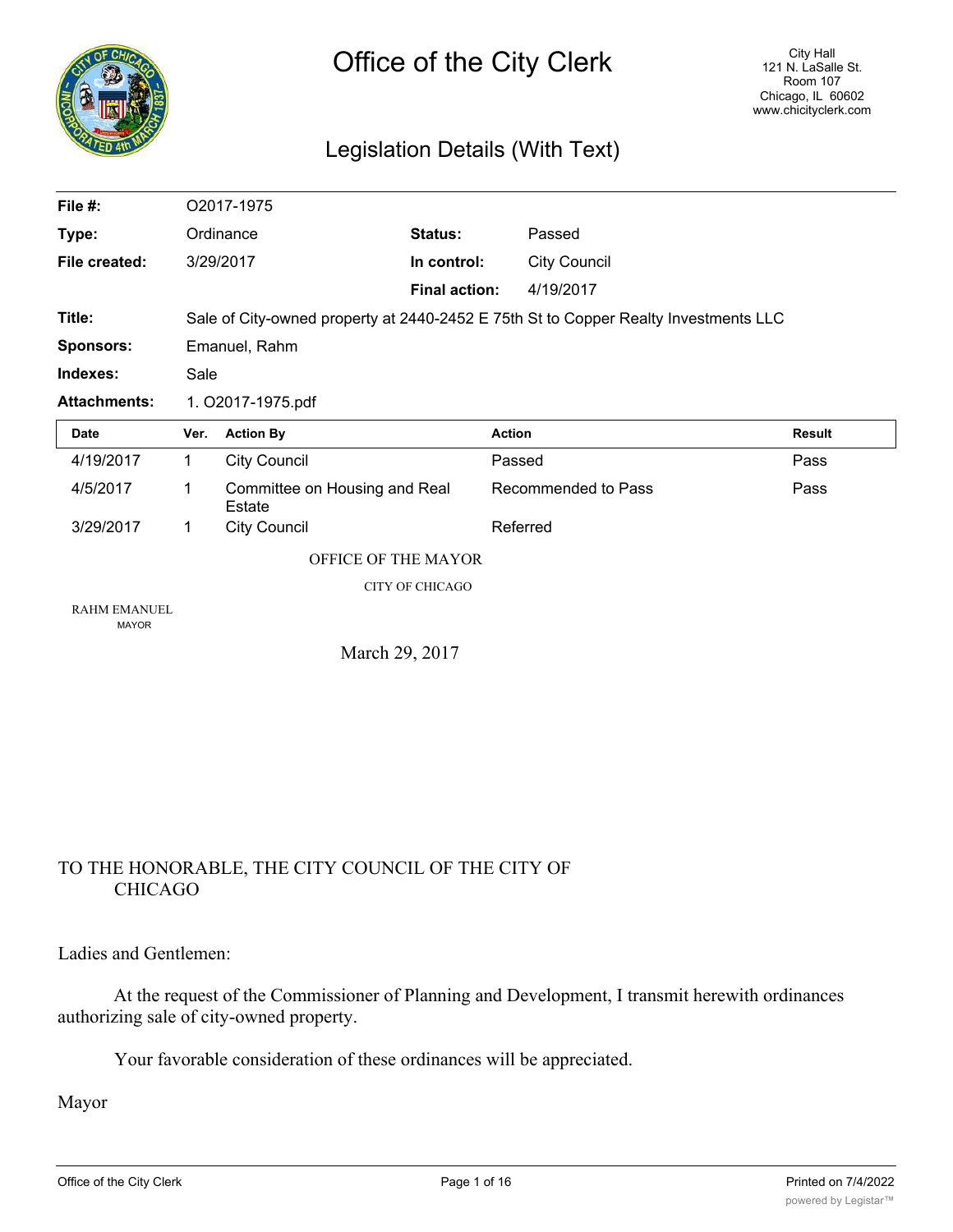Very truly yours,

#### **ORDINANCE**

WHEREAS, the City of Chicago ("City") is a home rule unit of government by virtue of the provisions of Article VII, Section 6(a) of the Constitution of the State of Illinois of 1970 and as such may exercise any power and perform any function pertaining to its government and affairs; and

WHEREAS, the City Council of the City ("City Council") by ordinance adopted May 20, 1992 and published in the Journal of the Proceedings of the City Council of the City ("Journal") for such date at pages 16333 - 16335, established the Chicago Abandoned Properties Program ("CAP Program"), pursuant to which the City has acquired numerous abandoned properties either through statutory abandonment proceedings, or through the foreclosure of municipal liens, and conveyed such abandoned properties to developers for rehabilitation, and worked with such developers to successfully rehabilitate such abandoned properties; and

WHEREAS, the City Council, by ordinance adopted February 6, 2008 and published in the Journal for such date at pages 20654 - 20657, renamed the CAP Program as the "Preserving Communities Together Program" (the "PCT Program") and expanded the acquisition authority for such program; and

WHEREAS, there are a substantial number of abandoned, deteriorated and dangerous buildings in the City which threaten the health, safety, economic stability and general welfare of the citizens of the City, and which are the subject of certain housing court proceedings; and

WHEREAS, the City has created the PCT Program to help abate the dangers posed by abandoned, deteriorated and dangerous buildings in the City through the acquisition and subsequent conveyance of the buildings to parties who have proposed to rehabilitate them; and

WHEREAS, the City is the owner of the property commonly known as 2440-52 E. 75th Street/7445-47 S. Phillips Avenue, Chicago, Illinois, and legally described on Exhibit A hereto (the "Property"), which is improved with a mixed-use building with five (5) commercial units and twelve (12) residential units ("Building") in need of substantial repair and is qualified to be included in the PCT Program; and '

WHEREAS, Copper Realty Investments, LLC - 75<sup>th</sup> Street Series, an Illinois limited liability company (the "Developer"), has proposed to purchase the Property from the City and rehabilitate the twelve (12) residential units in the Building for residential housing in accordance with the provisions of the PCT Program; the five (5) commercial units will be rehabilitated and remain commercial; and

WHEREAS, the Developer has further proposed to rent the twelve (12) rehabilitated residential units in the Building to residents with a household income, adjusted for family size, at or below eighty percent (80%) of the Chicago Primary Metropolitan Statistical Area median income, as determined by the U.S. Department of Housing and Urban Development, for a period of fifteen (15) years; and

WHEREAS, by Resolution No. 16-083-21, adopted by the Plan Commission of the City (the "Plan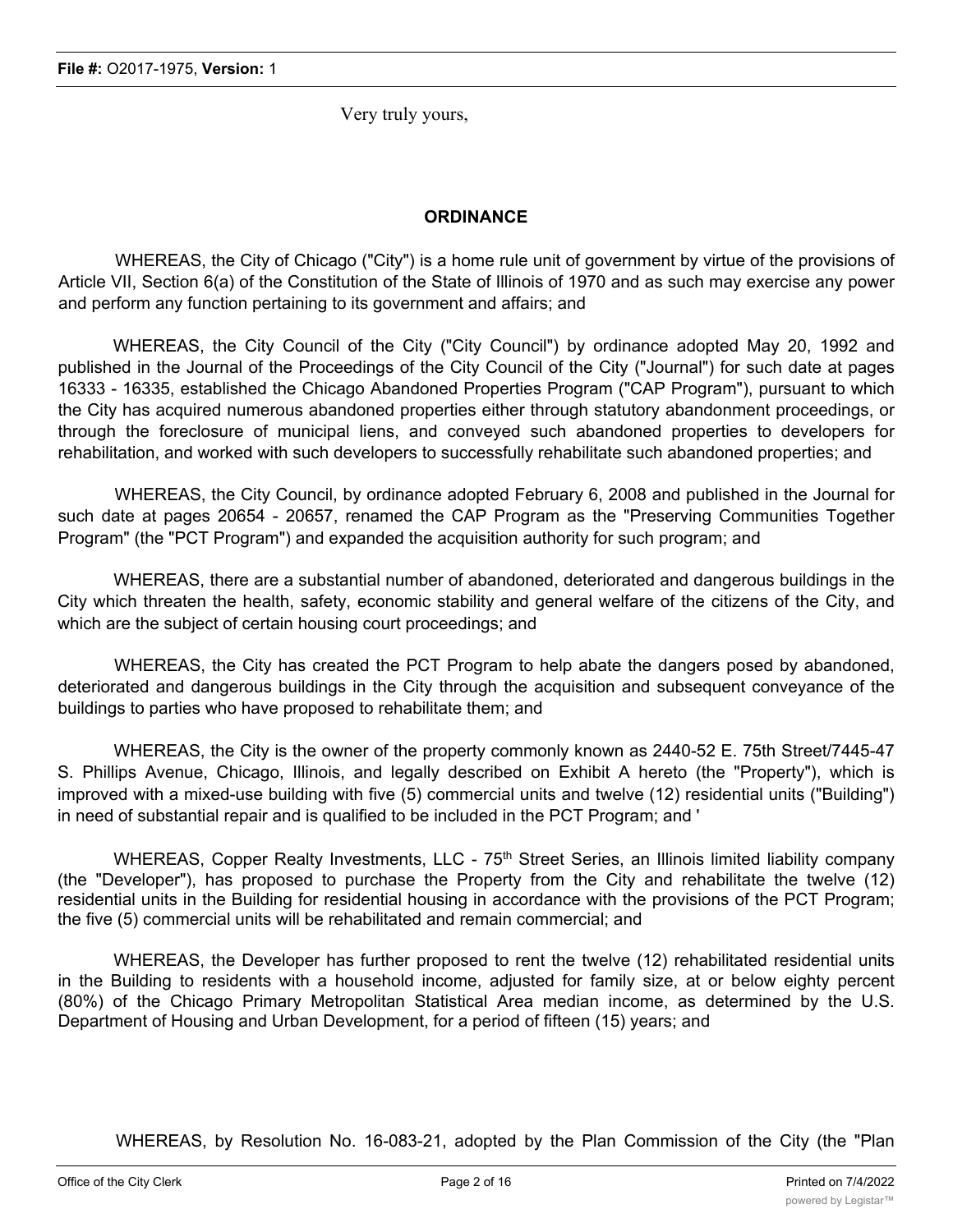Commission") on September 15, 2016, the Plan Commission recommended the sale of the Property; and

WHEREAS, public notices advertising the intent of the City's Department of Planning and Development (the "Department") to enter into a negotiated sale with the Developer and requesting alternative proposals appeared in the Chicago Sun-Times, a newspaper of general circulation, on March 2, 9 and 16, 2017; and

WHEREAS, no alternative proposals have been received by the deadline indicated in the aforesaid notice; and

WHEREAS, the Department has reviewed the Developer's .application and has recommended that the City Council approve the conveyance of the Property to the Developer for the purposes of: (1) rehabilitating the Building in accordance with the provisions of the PCT Program; and (2) renting the twelve (12) rehabilitated residential units in the Building to residents with a household income, adjusted for family size, at or below eighty percent (80%) of the Chicago Primary Metropolitan Statistical Area median income, as determined by the U.S. Department of Housing and Urban Development, for a period of fifteen (15) years; now, therefore,

#### **BE IT ORDAINED BY THE CITY COUNCIL OF THE CITY OF CHICAGO:**

SECTION 1. The sale of the Property to the Developer for the sum of One Dollar (\$1.00), plus holding costs incurred by the City during its period of ownership of the Property, is hereby approved. This approval is expressly conditioned upon the City entering into an agreement for the Sale and Redevelopment of Land ("Redevelopment Agreement") with the Developer. The Redevelopment Agreement shall require that the twelve (12) residential units of the Building be rented affordably to residents with household incomes, adjusted for family size, at or below eighty percent (80%) of the Chicago Primary Metropolitan Statistical Area median income, as determined by the U.S. Department of Housing and Urban Development, for a period of fifteen (15) years. The Commissioner of the Department or any successor department thereto (the "Commissioner") or a designee of the Commissioner is each hereby authorized to negotiate and execute the Redevelopment Agreement with the Developer, and such other documents which may be required or necessary to implement the intent and objectives of the PCT Program, subject to the approval of the Corporation Counsel.

SECTION 2. The Mayor is authorized to execute, and the City Clerk or Deputy City Clerk is authorized to attest, a quitclaim deed conveying the Property to the Developer, or to a land trust of which the Developer is the sole beneficiary, or to a business entity of which the Developer is the sole controlling party, subject to the approval of the Corporation Counsel.

SECTION 3. If any provision of this ordinance shall be held to be invalid or unenforceable for any reason, the invalidity or unenforceability of such provision shall not affect any of the other provisions of this ordinance.

SECTION 4. All ordinances, resolutions, motions or orders inconsistent with this ordinance are hereby repealed to the extent of such conflict

SECTION 5. This ordinance shall take effect upon its passage and approval.

#### **EXHIBIT A Legal**

#### **Description**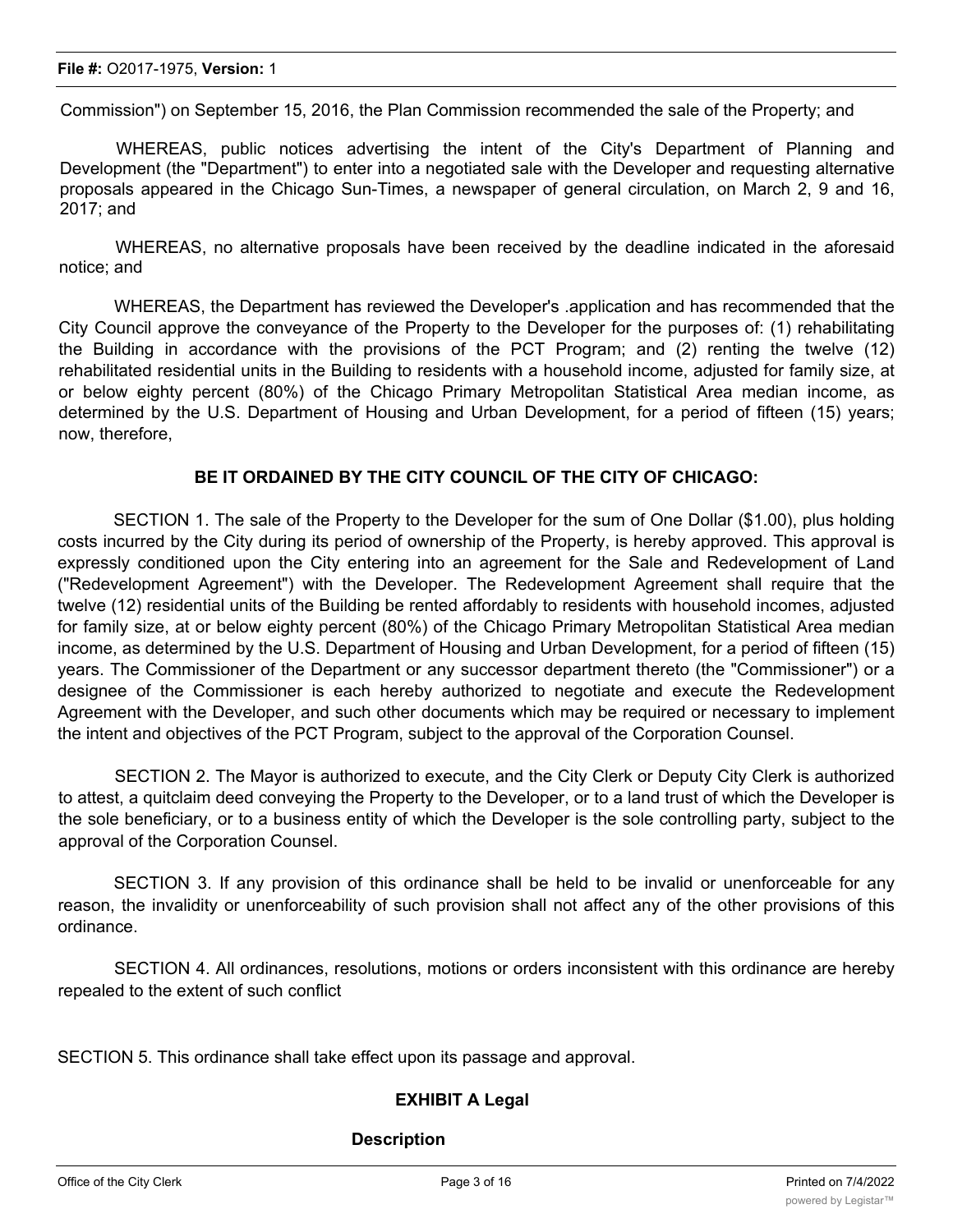(Subject to final title and survey)

LOTS 25, 26, 27, 28 AND THE WEST 17 FEET OF LOT 29 IN HIGH RIDGE SUBDIVISION OF LOTS 41 TO 52, INCLUSIVE, IN THE FOURTH DIVISION OF SOUTH SHORE SUBDIVISION OF THE NORTH FRACTIONAL  $1/2$  OF SECTION 30, TOWNSHIP 38 NORTH, RANGE 15 EAST OF THE THIRD PRINCIPAL MERIDIAN, IN COOK COUNTY, ILLINOIS.

Commonly known as: 2440-52 E. 75TH STREET/7445-47 S. PHILLIPS AVE. CHICAGO, ILLINOIS 60628

Property Index Number: 21-30-117-011-0000

CITY OF CHICAGO ECONOMIC DISCLOSURE STATEMENT AND AFFIDAVIT

SECTION I-GENERAL INFORMATION

A Legal name of the Disclosing Party submitting this EDS. Include d/b/a/ if applicable-

*wppa %alki JmdmnU LLC 75lh3ree£Series*

Check ONE of the following three boxes.

indicate whether the Disclosing Party submitting this EDS is;

1 Sf/'the Applicant

OR

2 j ) a legal entity holding a direct or indirect interest in the Applicant State the legal name of the Applicant in which the Disclosing Party holds an interest:

OR

# *mS AJPineGiot/z \*M*

### *ChitnQO/L 606ft*

3. [ | a legal entity wirh a right of control (see Section 11.B.I.) State the legal name of the entity in which the Disclosing Partv holds a riaht of control:

B Business address of the Disclosing Panv:

*c i-c<sub>M</sub>, o,, c: M*  $\leq$  *M* $\leq$  *mqm*  $\leq$  *<sup>'</sup>i* $\leq$  *M-m* 

*market? <sup>m</sup> ^ JsnK*

D. Name of contact person: CO/71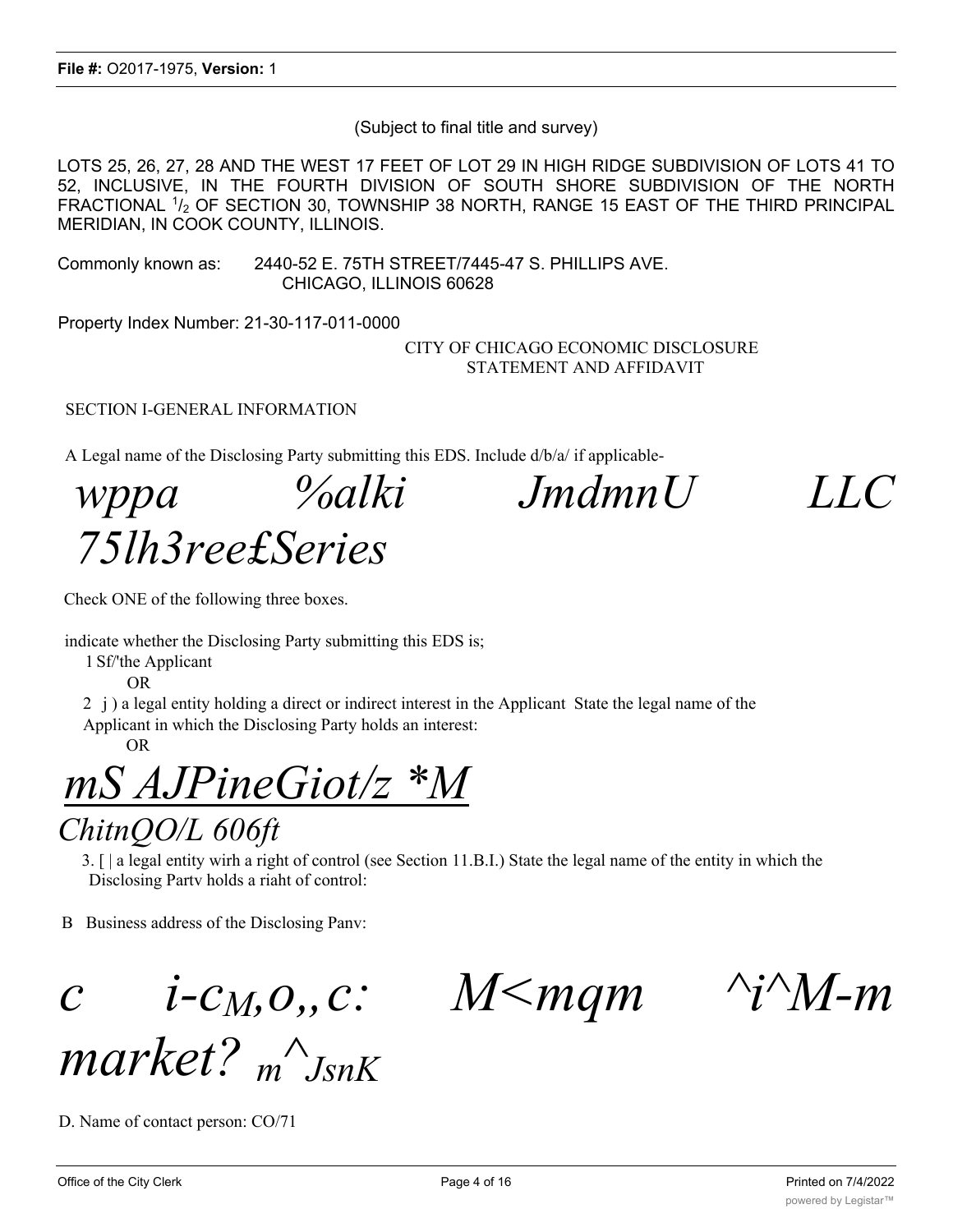t. Federal Employer Identification No. (if you have one);' ;

f-. Brief description of contract, transaction or other undertaking (referred to below as the "Matter") to which this EDS pertains. (Include project number and location of property, if applicable): G. Which City agency or department is- requesting this EDS?

## *uisihon ol diuH'nQ*

*If the Matter is a contract being handled by the City's Department of Procurement Services, please complete the following: j[/*

Specification #  $\qquad \qquad \text{and } L \text{ ontract } \#$ 

Page I of 13

#### **SUCTION II -- DISCLOSURE OF OWNERSHIP INTERESTS**

A. NATURE Or I 111: DISCLOSING PAKTY

*I. Indicate Ibe nature ot the Disclosing Party ,*

\ ] Person  $Vj$  Limited liability company ( f'Publicly registered business corporation [] Limited liability partnership I) Privately held business corporation | | .loint venture j ] Sole proprietorship  $| ]$  Not-for-profit corporation <sup>r</sup>] General partnership (Is the not-for-profit corporation also a  $50i(c((3))$ ? f j Limited partnership ( ] Yes I) No [] Trust [] Other (please specify)



2. For legal entities, the slate (oi foreign country) of incorporation or organization, if applicable:

3. For legal entities not organized in the State of Illinois Has the organization registered to do business in the State of Illinois as a foreign entity?

[ 1 Yes []No VjN'A

#### B. IF THE DISCLOSING PAR TY IS A LEGAL ENTITY:

1. List below the full names and titles of all executive officers and all directors of the entity. NOTfc: For not-for-profit corporations, also list below all members, if any. which are legal entities. If there are no such members, write "no members." For trusts, estates or other similar entities. list below the legal titleholdcr(s).

If die entity is a general partnership, limited partnership, limned liability company, limited liability partnciship or joint venture, list below the name and title of each general partner, managing member, manager or any other person or entity that controls the dayto-day management of the Disclosing Party. NOTE: Each legal entity listed below must submit an EDS on its own behalf.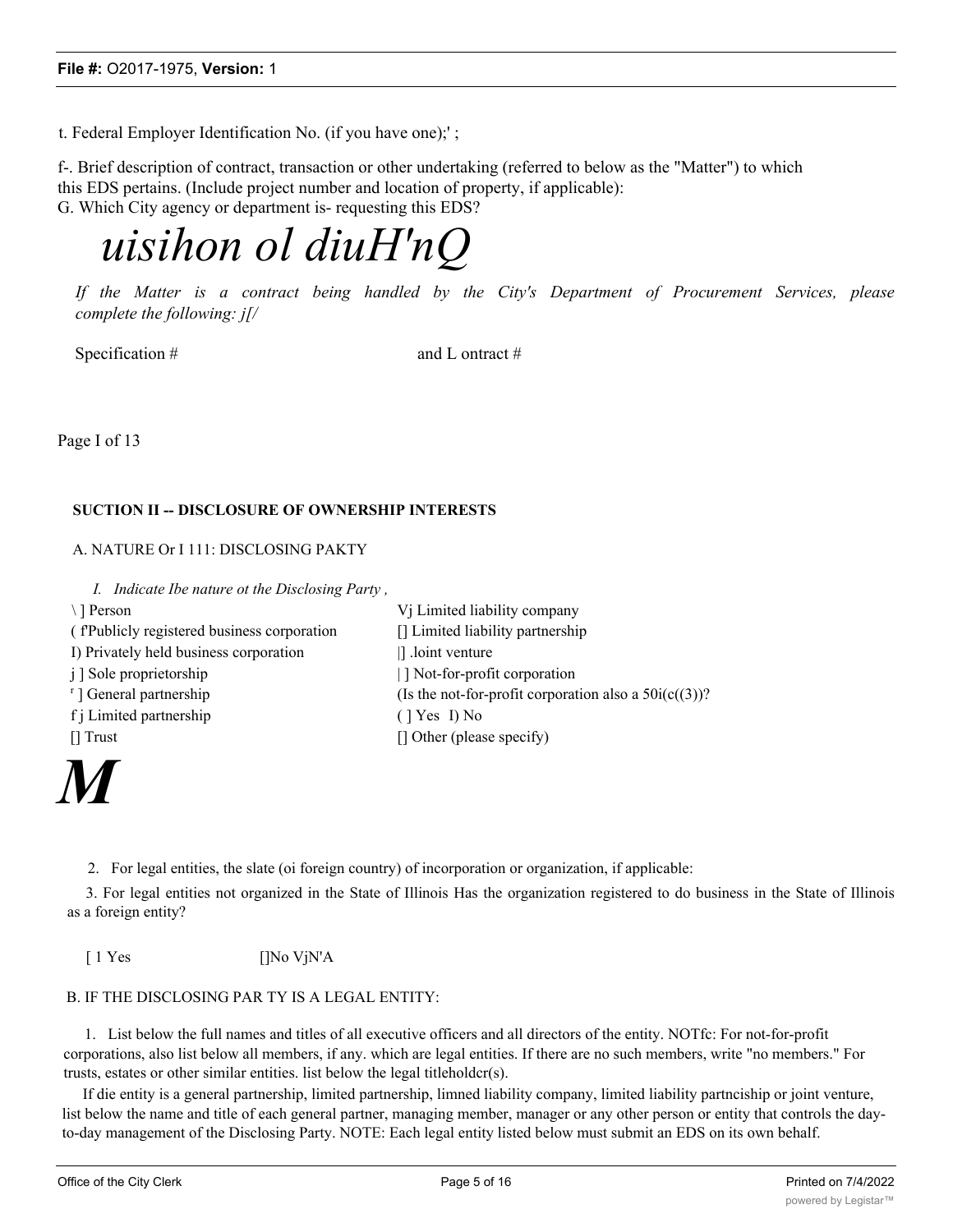Nann\* » Title

 $lMM?L$ . *J*<sup>*N*</sup>emeJ .  $iJ^k$ <sub>*k*</sub><sup> $\land$ </sup>

2. Please provide the following information concerning each person or entity having a direct or indirect henefit:itil interest (including ow nership) in excess of 7.5% of the Disclosing Party. Examples of such an interest include shares in u corporation, partnership interest in a partnership or joint venture.

Page 2 of 13

interest of" a member or manager in a limited liability company, or interest of a beneficiary of a trust. estate or other similar entity. It none, state "None.'' NOTE".: Puisiiani to Section 2-154-030 of the Municipal C ode of Chicago ("Municipal Code"), the City may require any such additional information from arty applicant which i;. reasonably intended to achieve full disclosure.

Name Business Address Percentage Interest in the

J^mel - - ditto  $\frac{26a}{e}$  -~ - - ^ %

#### SUCTION III - BUSINESS RELATIONSHIPS W 11 H CITY ELECTED OFFICIALS

Has the Disclosing Party bad a "business relationship." as defined in Chapter 2-156 of the Municipal ("ode. with any City elected official in the 12 months before the date this EDS is signed?

[ j Yes KNo

If yes. please identify below the nametsi of such City elected official(s) and describe such relationship^): *A I ff*

#### SECTION IV \_ DISCLOSURE OF SUBCONTRACTORS AND OTHER RETAINED PARTIES

The Disclosing Party must disclose the name and business address of each subcontractor, attorney, lobbyist, accountant, consultant and any other person or entity whom the Disclosing Party has retained or expect;- io retain in connection with the Mailer, as well as the nature of the relationship, and the total amount of the fees paid or estimated to be paid. The Disclosing Party is not required to disclose employees who are paid solely through the Disclosing Party's regular payroll.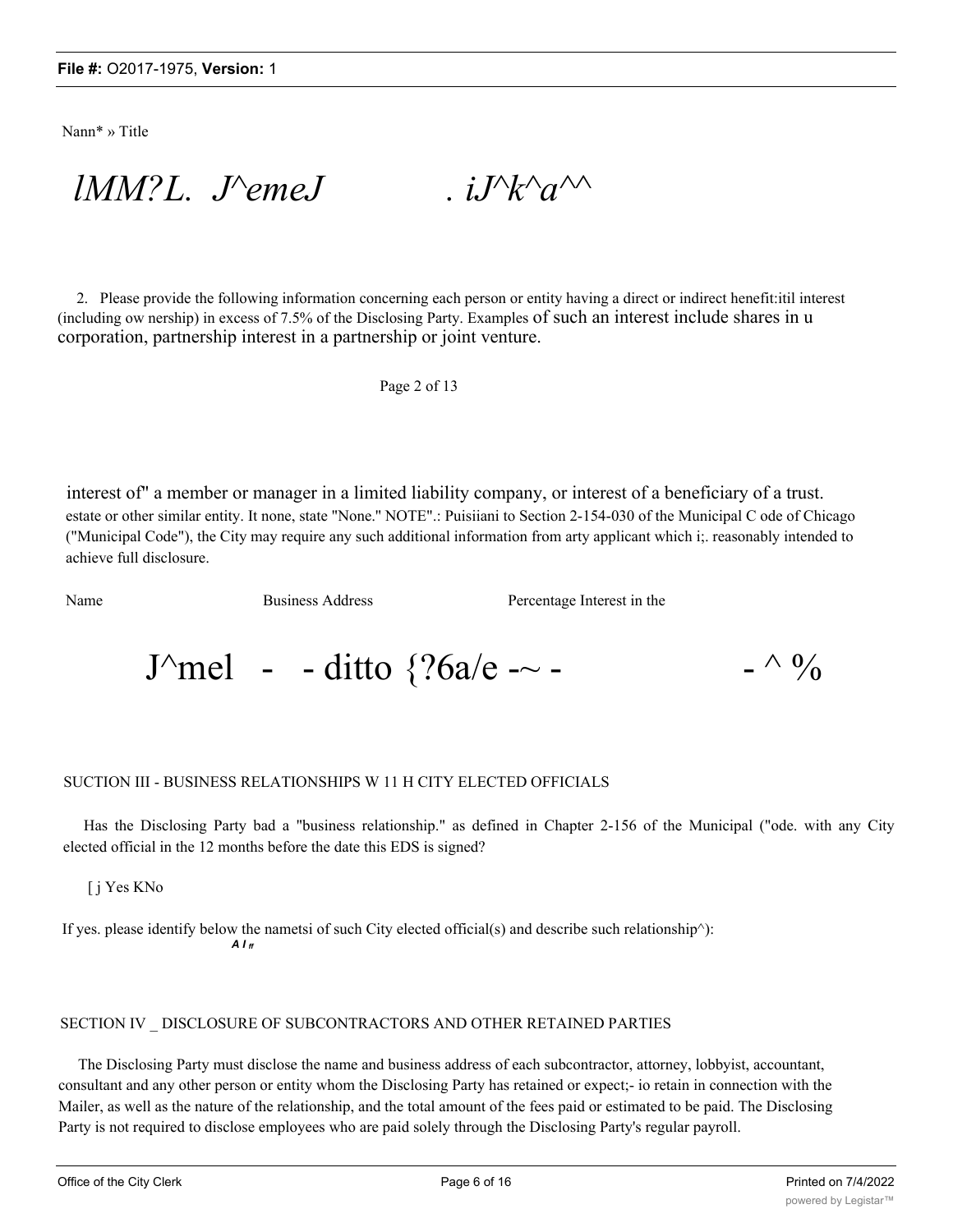"Lobbyist" means any person or entity who undertakes to influence any legislative or administrative aciion on behalf of any person or entity other than: 11) a not-for-profit entity, on an unpaid basis, or (2) himself. "Lobbyist" also means any person or entity any part ol whose duties as an employee of another includes undertaking to influence any legislative or administrative aciion.

If the Disclosing Party is uncertain whether a disclosure is required under this Section, the Disclosing Party must either ask the City whether disclosure is required or make the disclosure.

#### Page 3 of 13

| Name (indicate unether Busmen     |         | Relationship to Disclosing Part; Fees (indicate whether |                              |
|-----------------------------------|---------|---------------------------------------------------------|------------------------------|
| retained or anticipated           | Address | (subcontractor, attorney,                               | paid or estimated.) NOTE:    |
| lobbyist, ete.<br>to be retained) |         |                                                         | "hourly rate" or "i b d." is |
|                                   |         |                                                         | nol an acceptable response.  |

*.AM*

#### (Add sheets if necessary)

\ffchcck here tf the Disclosing Party has not retained, nor expects to retain, any such persons or entities SEC TION V -

#### **CERTIFICATIONS**

#### A. COURT-ORDERED CHILD SUPPORT COMPLIANCE

Under Municipal Code Section 2-92-415. substantial owners of business entities that contract with the City must remain in compliance with their child support obligations throughout the contract's term.

Has any person who dircctlv or indirectly owns !()% or more of the Disclosing Party been declared in arrearage on anv child support obligations by any Illinois court of competent jurisdiction'.'

| j j Yes | Vl No | [] No person directly or indirectly owns 10% or more of the |
|---------|-------|-------------------------------------------------------------|
|         |       | Disclosing Party.                                           |

If "Yes." has ihe person entered into a court-approved agreement for payment of all support owed and is ihc person in compliance with that agreement<sup>1</sup>

f J Yes [ i No

#### B FURTHER CERTIFICATIONS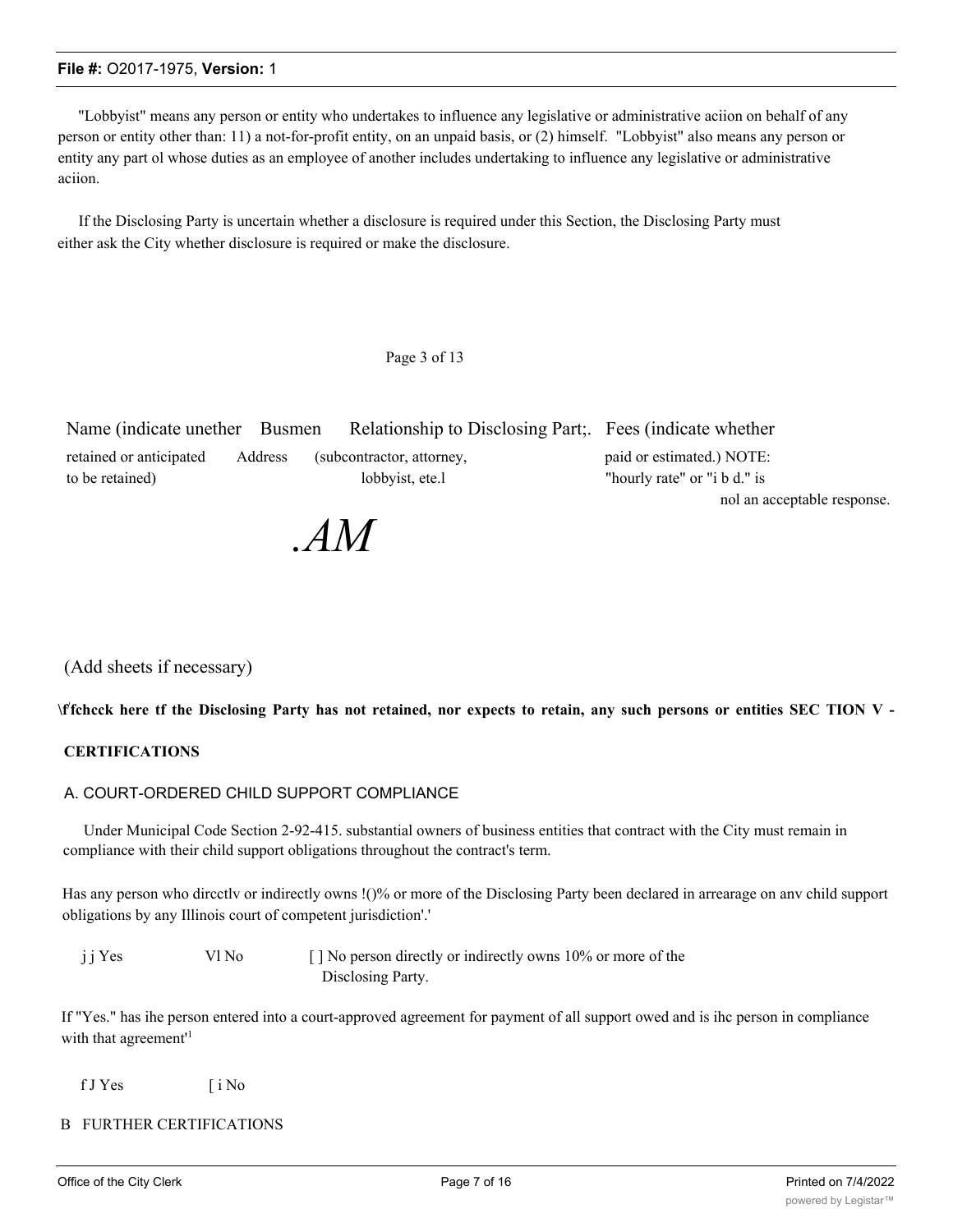! Pursuant m Municipal Code Chapter 1-23. Article 1 ("Article l")(whtch the Applicant should consult for defined terms (e.g.. "doing business") and legal requirements), if the Disclosing Party submitting this FDS is the Applicant and is doing business with the City, then the Disclosing Party certifies as follow s. iii neither the Applicant nor any controlling person is currently indicted or charged with, or has admitted guilt of. or has ever been convicted of. or placed under supervision for, any criminal offense involving actual, attempted, or conspiracy to commit bribery, theft, fraud, forgery, perjury, dishonesty or deceit against an officer or employee of the City or any sister agency; and f ii) the Applicani understands and acknowledges that compliance with Article I is a continuing requirement for doing business with the City. NOTE. If Article I applies io the Applicant, the permanent compliance timeframe in Article I supersedes some five-year compliance timeframes in certifications 2 and 3 below.

#### Page 4 of 13

2. The Disclosing Party and. it'the Disclosing Party is a legal entity, all of those persons or entitle-, identified in Section II.B !. ot this EDS-

- a are not presently debarred, suspended, proposed for debarment, declared ineligible or voluntarily c.neluded from any transactions by any federal, slate or local unit of government:
- b. have not. within a five-year period preceding the date of this EDS. been convicted of a criminal offense, adjudged guilty, or had a civil judgment rendered against them in connection w ith: obtaining, attempting to obtain, or performing a public (federal, state or local) transaction or contract under a public transaction: a violation of federal or slate antitrust statutes: fraud: .embezzlement: theft: forgery: bribery: falsification or destruction of records; making false statements: or receiving stolen property:
- e are not presently indicted for. or criminally or civilly charged by. a governmental entity (federal, state or local ) with committing anv of the offenses set forth in clause B.2.b. of this Section V :
- d have not. within a five-year period preceding the date of this EDS. had one or more public transactions t federal, state or local) terminated for cause or default; and
- e. have not. v. ithin a five-year period preceding the date of this EDS. been convicted, adjudged guilty, or found liable in a civil proceeding, or in any criminal or civil action, including actions concerning environmental violations, instituted by the City or by the federal government, any state, or any other unit of local government.
- 3. The certifications in subparts .5. 4 and 5 concern:
- the Disclosing Party:

· any "Contractor" (meaning any contractor or subcontractor used by the Disclosing Party in connection with the Matter, including but not limited to ail persons or legal entities disclosed under Section IV. "Disclosure of Subcontractors and Other Retained Parties");

· any "Affiliated Entity" (meaning a person or entity that, directly or indirectly: controls the Disc losing Party, is controlled by the Disclosing Party, or is. with the Disclosing Party, under common control of another person or entity. Indicia of control include, without limitation: interlocking management or ownership; identity of interests among family members, shared facilities and equipment: common use of employees; or organization of a business entity following the ineligibility of a business entity to do business with federal or state or local government, including the City, using substantially the same management, ownership, or principals as the ineligible entity): with respect to Contractors, the term Affiliated Entity means a person or entity that directly or indirectly controls the Contractor, is controlled by it, or. with the Contractor, is under common control of another person or entity: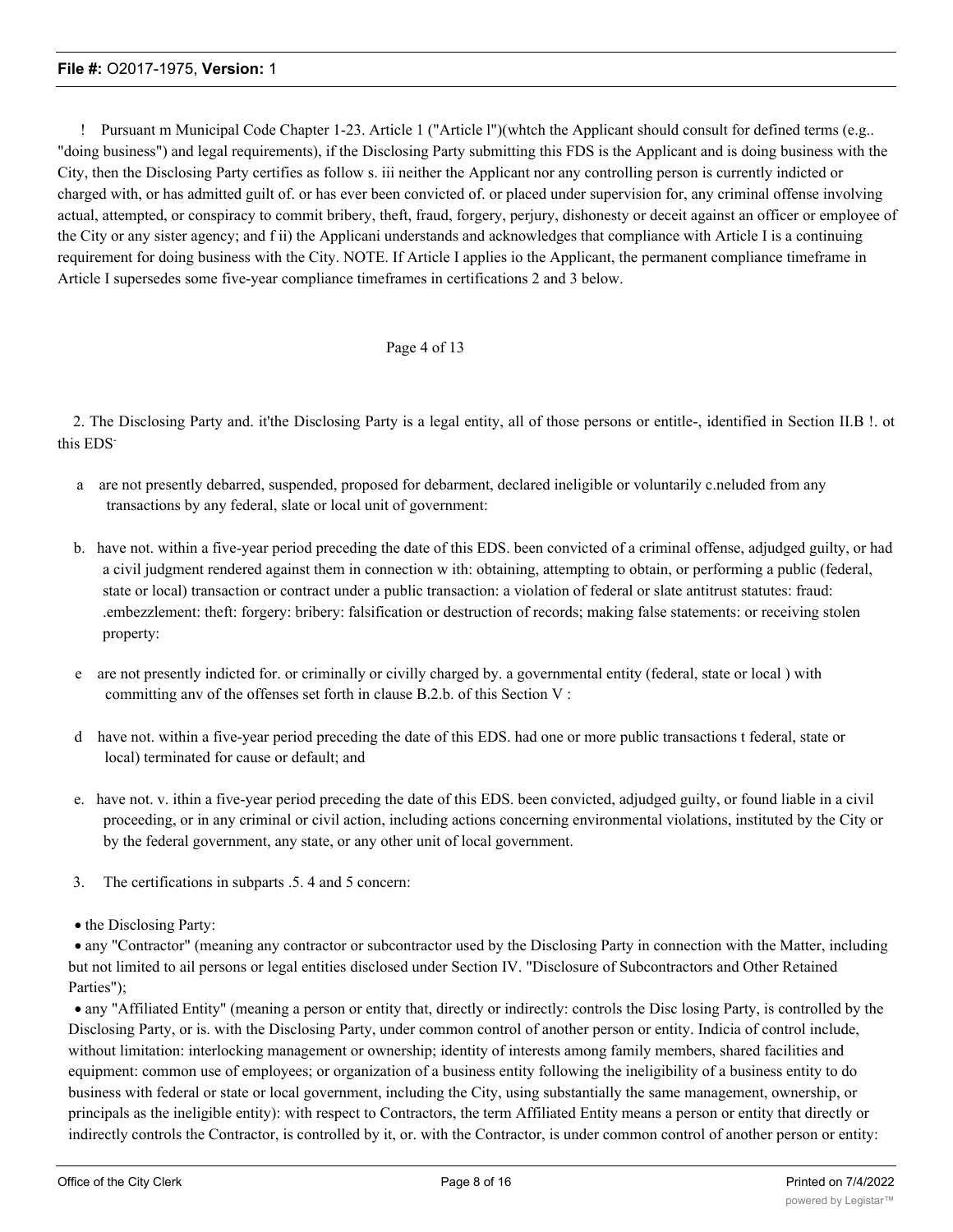· any responsible official of the Disclosing Parly, any Contractor or any Affiliated Entity or any other official, ageni or employee of (he Disclosing Party, any Contractor or any Affiliated Entity, acting pursuant to the direction or authorization of a responsible official of the Disclosing Party, any C ontractor or any Affiliated Entity (collectively "Agents")

#### Page 5 of 13

Neither the Disclosing Party, nor any Contractor, nor any Affiliated Entity of either the Disclosing Pan.) or any Contracior nor any Agcnis have, during ihe five years before the date this EDS is signed, or. with respect to a Contractor, an Affiliated Entity, oi an Affiliated Entity of a Contractor during the five years before- the date of such Contractor''\* or Affiliated Lmity's contract or engagement in connection with the Matter:

- a. bribed or attempted to bribe, or been convicted or adjudged guilty of bribery or attempting to bribe, a public officer or employee of the City, the State of Illinois, or any agency of the federal govcrnmeni or of any siate or local government in ihe United States of America, in that officer's or employee's official capacity;
- b. agreed or colluded with other bidders or prospective bidders, or been a party to any such agreement, or beer, convicted or adjudged guilty of agreement or collusion among bidders or prospective bidders, in restraint of freedom ol competition by agreement to bid a fixed price or otherwise; or
- c. made an admission of such conduct described in a. or b. above that is a matter of record, but have not been prosecuted for such conduct, or
- d. violated the provisions of Municipal Code Section 2-92-610 (Living Wage Ordinance).

4. Neither the Disclosing Party. Affiliated Entity or Contracior, or any of their employees, officials, agents or partners, is barred from contracting with any unit of state or local government as a result of engaging in or being convicted oft I) bid-rigging in violation of "720 ILCS 5-33E-3: (2) bid-rotating in violation of 720 IL CS 5 33F-4: or (3) any similar offense of any state or of the United States of America that contains the same elements as the offense of bid-rigging or bid-rotating.

5. Neither the Disclosing Panv nor any Affiliated Entity is listed on any of die following lists maintained by the Office of Foreign Assets Control of the U.S. Department of the Treasury or the Bureau of Industry and Sccumy of the U.S. Department of Commerce or their successors, the Specially Designated Nationals List, the Denied Persons List, the Unverified List, the Entity List and the Debarred List.

6. The Disclosing Party understands and shall comply with the applicable requirements of Chapters 2-55 I Legislative inspector General). 2-56 (Inspector General) and 2-156 (Governmental Ethics) of the Municipal Code.

 $\sim$ i. If the Disclosing Party is unable to certify to any of the above statements in this Part B (Further Certifications), the Disclosing Party must explain below:



Page 6 of 13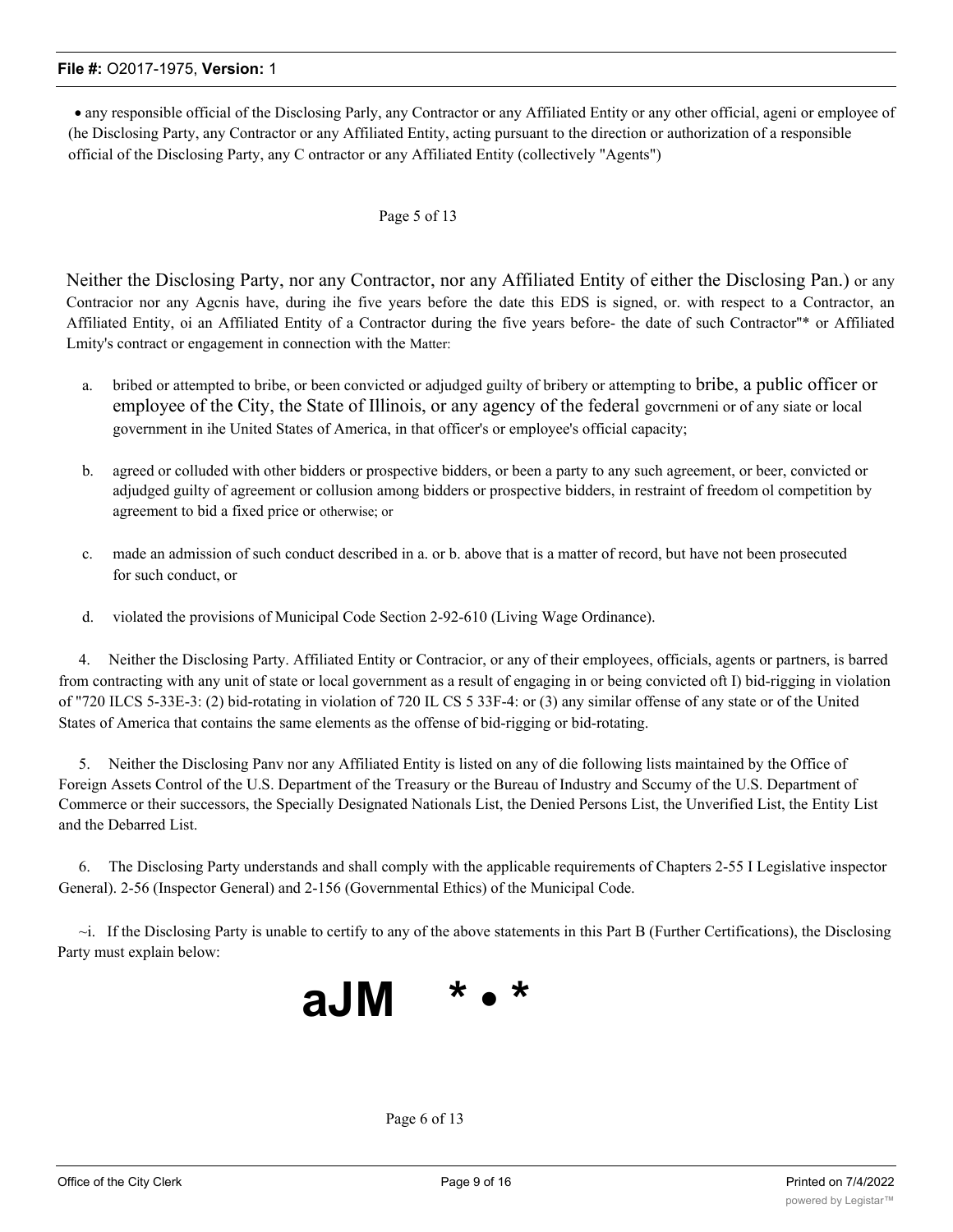If ihe letters "NA." ihe word "None." or no response appears on the lines above, it w ill be conclusively presumed that the Disclosing Party certified to the above statements.

S To the best of the Disclosing Party 's know ledge after reasonable inquiry, the following is a complete list of all current employees of the Disclosing Party who were, at any lime during the 12-monrh period preceding the execution date of this CDS. an employee, or elected or appointed official, of the City of Chicago (if none, indicate with ''N jV\* or "none")

°. To the best of the Disclosing Party 's knowledge after reasonable inquiry, the following is a complete list of all gifts that the Disclosing Party has given or caused to be given, at any time during the 12-month period preceding the execution date of this EDS. to an employee, or elected or appointed official, of the City of Chicago, l-nr purposes of this statement, a "gift" does not include: (i) anything made generally av 3ilable to City employees or to the general public, or (it) food or drink provided in the course of official City business and having a retail value of less than S20 per recipient (if none, indicate with "N A" or "none"). As to any gift listed below, please also list the name of the City recipient.

#### C. CERTIFICATION OF STATUS AS FINANCIAL INSTITUTION

- 1 The Disclosing Panv certifies that the Disclosing Party (check one)
- 1  $\lceil \cdot \rceil$  is  $Vf^{\wedge} > n^{01}$

a "financial institution'' as defined in Section 2-32-455(h) of the Municipal Code.

2 If the Disclosing Party IS a financial institution, then the Disclosing Party pledges:

"Wc are not and w ill not become a predatory lender as defined in Chapter 2-32 of the Municipal Code. We further pledge that none of our affiliates is. and none of them will become, a predatory lender as defined in Chapter 2-32 of the Municipal Code. We understand that becoming a predatory lender or becoming an affiliate of a predatory lender may result in the loss of the privilege of doing business with the City."

If the Disclosing Party h unable to make this pledge because ii or any of iis affiliates (as defined in Section Z-32-455(b) of the Municipal Code) is a predatory lender within the meaning of Chapter 2-32 of the Municipal Code, explain here (attach additional pages if necessary):

#### Page 7 of 13

If the letters "NA." the word "None." or no response appears on the lines above, it will be conclusively presumed that the Disclosing Party certified to the above statements.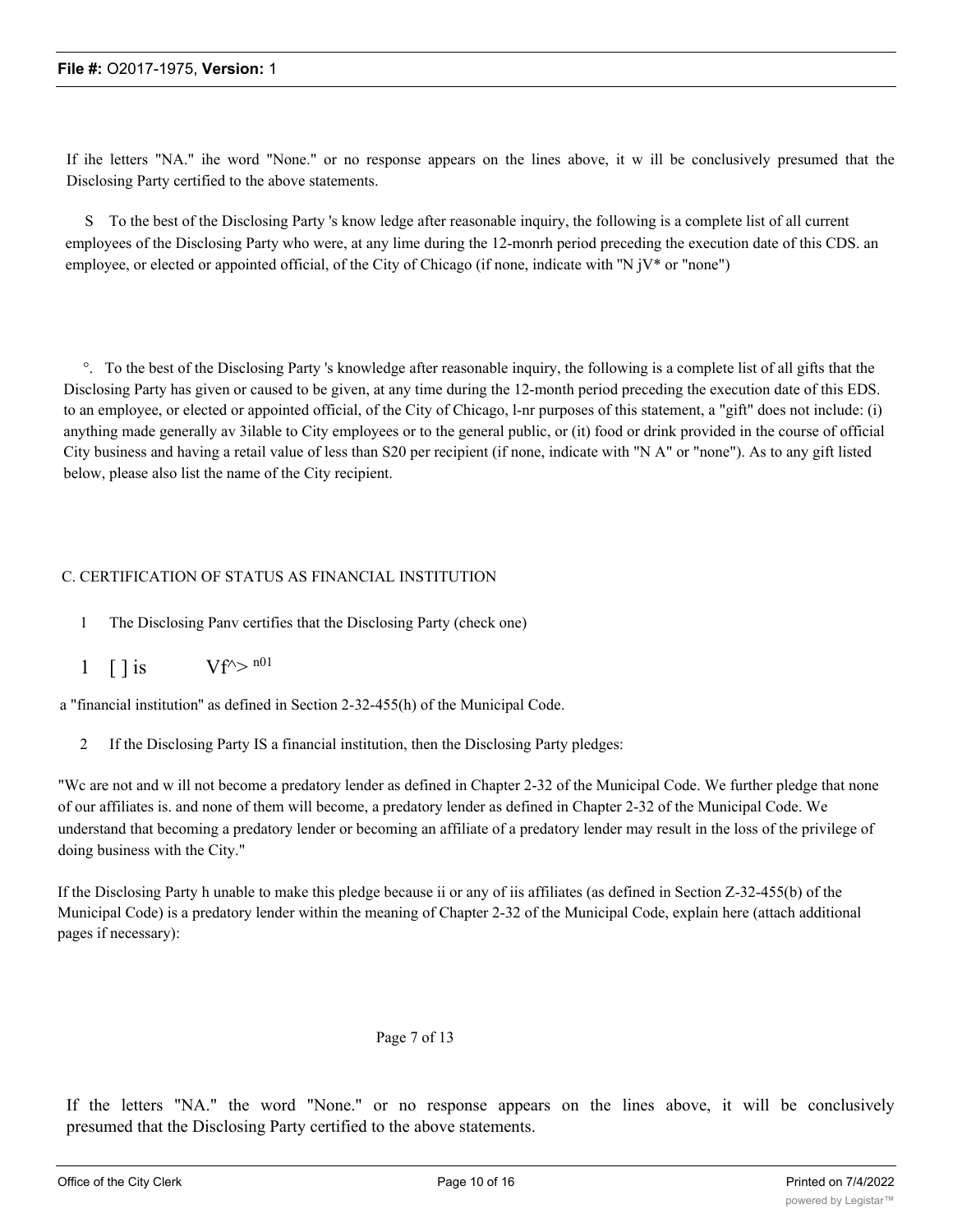#### D. CERTIFICATION REGARDING INTEREST IN CITY BUSINESS

Any words or terms that are defined in Chapter 2-156 of the Municipal Code have the same meanings when used in this Pan D.

*I. In accordance with Section 2-156-1 10 of the Municipal Code: Does any official or employee of the City have a financial interest in his or her own name or in the name of any other person or entity in the Matter? /*

NOTE: If you checked "Yes" to Item D.I., proceed to Items D.2. and D.3. If you checked "No" to Item D.l.". proceed to Part E.

2 Unless sold pursuant to a process of competitive bidding, or otherwise permitted, no City elected official or employee shall have a financial interest in his or her own name or in the name of any other person or entity in the purchase of any property that (i) belongs to the City, or (ii) is sold for taxes or assessments, or (iii) is sold by virtue of legal process at the suit of the City (collectively. "City Property Sale"). Compensation for property taken pursuant to the City's eminent domain power does not constitute a financial interest within the meaning of this Part D.

Does the Matter involve a City Property S3le?

[]No

3. If you checked "Yes" to Item D.L. provide the names and business addresses of the City officials or employees having soch interest and identify ihe nature of such interest:

Business Address

4. The Disclosing Party further certifies that no prohibited financial interest in the Matter will be acquired by any City official or employee.

#### E CERTIFICATION REGARDING SLAVERY ERA BUSINESS

Please check either 1. or 2. below. If the Disclosing Party checks 2.. the Disclosing Party must disclose below or in an attachment to this EDS all information required by paragraph 2. Failure to

Page 8 of 13

comply w ith these disclosure requirements may make any contract entered into with the City in connection with the Matter \ oidable by the City.

<sup>v</sup> 1. The Disclosing Party verifies that the Disclosing Party has searched any and all records of the Disclosing Parly and any and all predecessor entities regarding records of investments or profits from slaver,- or slaveholder insurance policies during the slavery era (including insurance policies issued to slaveholders that provided coverage for damage to or injury or death of their slaves), and the Disclosing Party has found no such records.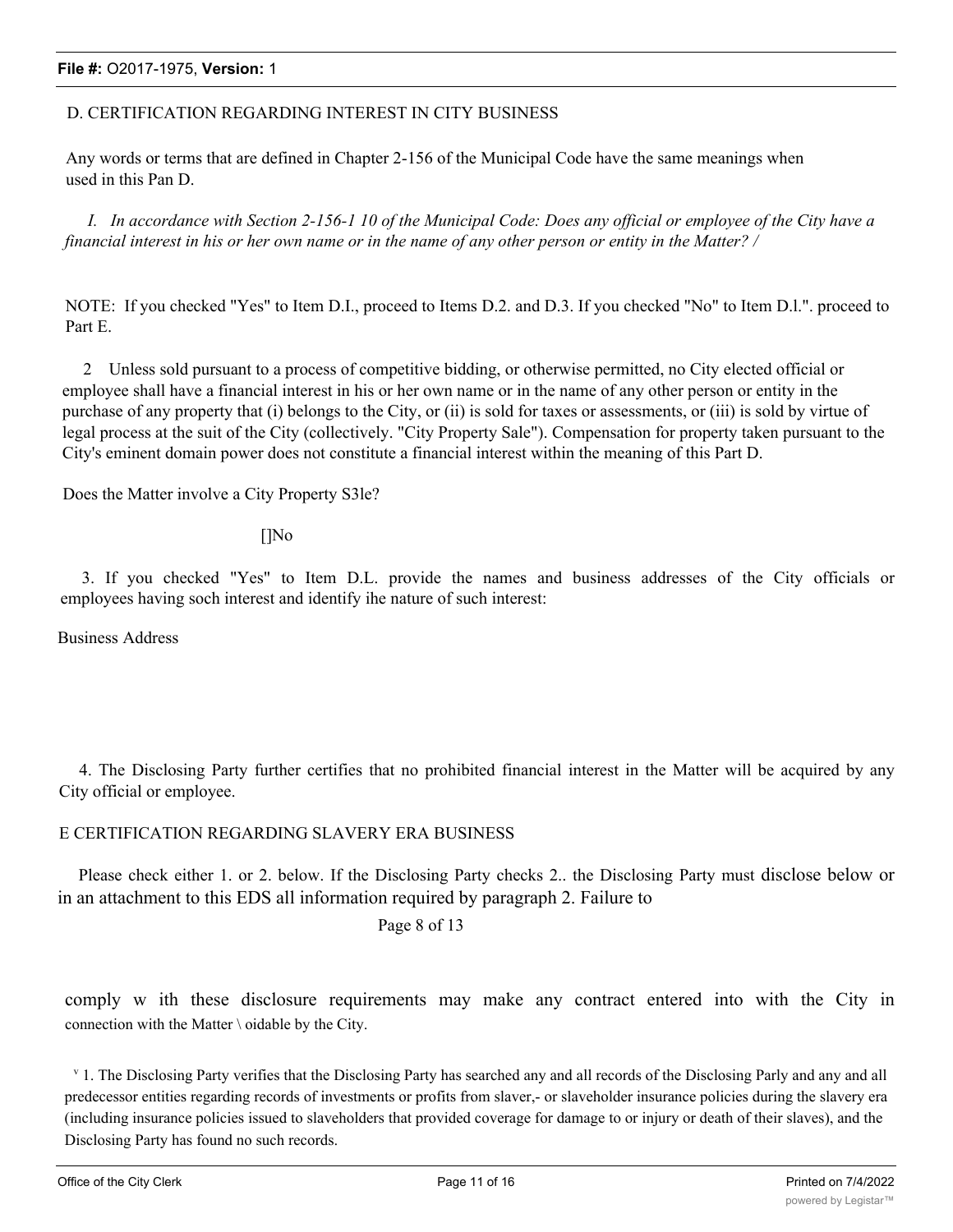2. The Disclosing. I'ariy verifies that, as a result of conducting the search in step 1 above, the

Disclosing Party has found records or investments or profits from slavery or slaveholder insurance policies. The Disclosing Party verifies that the following constitutes full disclosure of all such records, including she names of any and all slaves or slaveholders described in those records:

#### **SECTION VI - C ERTIFICATIONS FOR FEDERALLY FUNDED MATTERS**

NOTE: If the Matter is federally funded, complete this Section VI. If the Matter is not federally funded, proceed 10 Section VII. For purposes of this Section VI. tax credits allocated by the City and proceeds of debt obligations of the City are not federal funding.

#### A. CERTIFICATION REGARDING LOBBYING

I. List below the names of all persons or entities registered under the federal Lobbying Disclosure Act of 1995 who have made lobbying contacts on behalf of the Disclosing Party with respect to ihe Matter: ( Add sheets if necessary):

(If no explanation appears or begins on the lines above, or if the letters "NA" or if the word "None" appear, it will be conclusively presumed that the Disclosing Party means thai NO persons or entities registered under the Lobbying Disclosure Act of 1995 have made lobbying contacts on behalf of the Disclosing Panv with respect to the Matter.)

2. The Disclosing Party has not spent and will not expend any federally appropriated funds to pay any person or entity listed in Paragraph A.l. above for his or her lobbying activities or io pay any person or entity to influence or attempt to influence an officer or employee of any agency, as defined by applicable federal law. a member of Congress, an officer or employee of Congress, or an employee of a member of Congress, in connection with ihe award of any federally funded contract, making any federally funded gram or loan, entering into any cooperative agreement, or to extend, continue, renew, amend, or modify any federally funded contract, grant, loan, or cooperative agreement.

Page 9 of 13

3. The Disclosing Pain will subnin an updated certification at the end of each calendar quarter in which there occurs any event that materially affects the accuracy of the statements and information set forth in paragraphs A.l and A.2. above.

4. '1 he Disclosing Parly certifies thai either. 01 it is not an organization described in section 5i)i(e)t4) of the Internal Revenue Code of 19X6: or oil it is an organization described in section  $501(c) \leq 4i$  of the Internal Revenue Code of  $|9Sf$ » but has not engaged and will not engage in "Lobbying Activ ities".

5 If the Disclosing Pan v is ihe Applicant, the Disclosing Panv must obtain certifications equal in form and substance to paragraphs A. I. through A .4. above from all subcontractors before it awards any subcontract and the Disclosing Party must maintain all such subcontractors' certifications for the duration of the Matter and must make such certifications promptly available io the City upon request.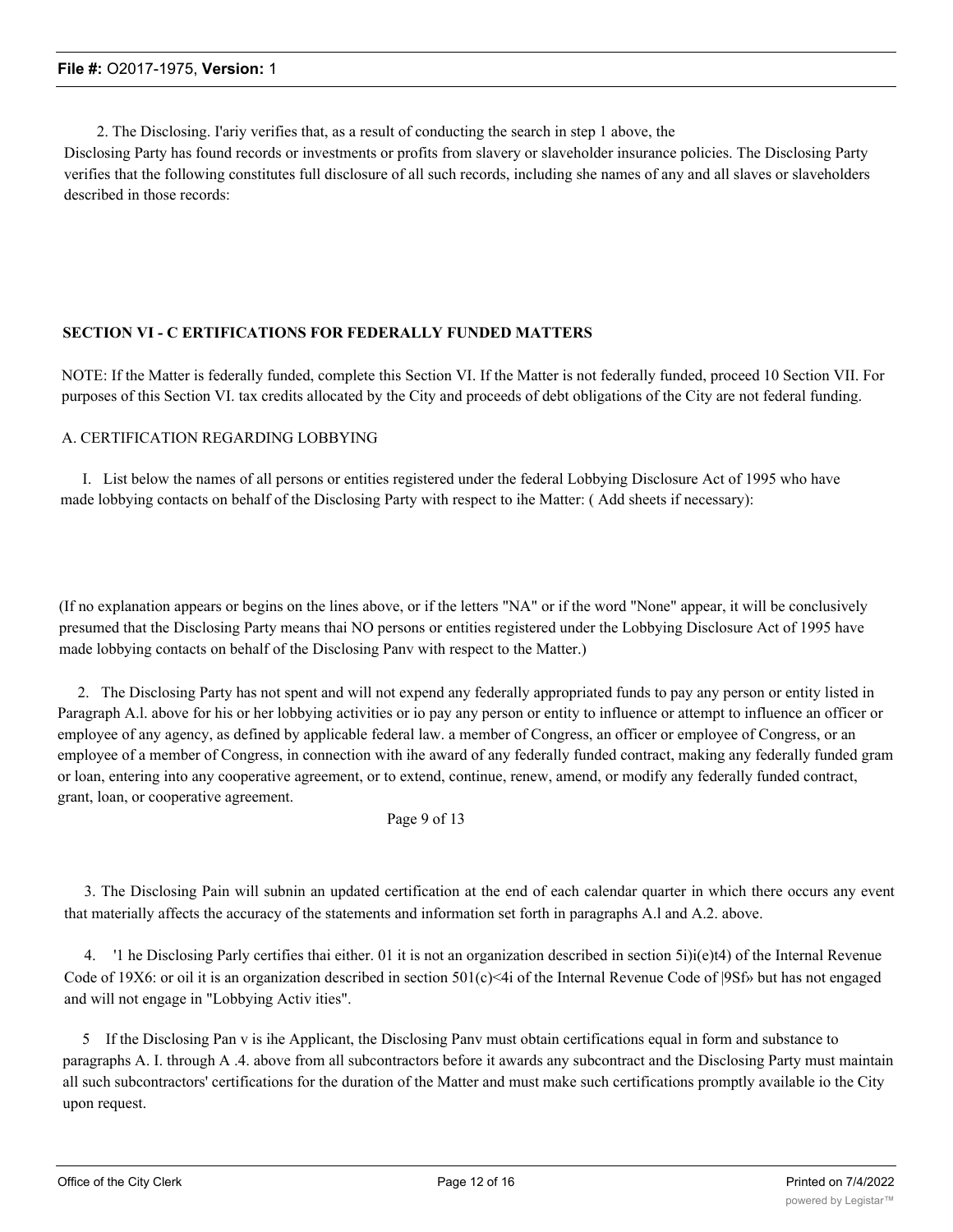#### B. CERTIFICATION REGARDING EQUAL EMPLOYMENT OPPORTUNITY

If the Matter is federally funded, federal regulations require the Applicant and all proposed subcontractors to submit the following information wiih their bids or in writing at the outset of negotiations.

Is the Disclosing Party the Applicant"'

 $1$  ] Yes  $| \cdot |$  No

If "Yes." answer the ihree questions below:

1 Have you developed and do you have on file affirmative action programs pursuant to applicable federal regulations" iSee 41 CFR Pan 60-2.) [ 1 Ves" [ ] No

2. Have you filed with the Joint Reporting Committee, the Director of the Office of Federal Contract Compliance Programs, or the Equal Employment Opportunity Commission all reports due under the applicable filing requirements ' f 1 Ves " f ] No

3. Have you participated in anv previous contracts or subcontracts subject to the equal opportunity clause'.'

 $I \} Yes$  f  $] No$ 

If you checked "No" to question I. or 2. above, please provide an explanation:

#### Page 10 of 13

#### SUCTION VII - AC KNOW I F.IKLM LNTS. CONTRACT INCORPORATION. COMPLIANCE. PENALTIES, DISCLOSURE

The Disclosing Party understands and agrees that:

A The certifications, disclosures, and acknowledgments contained in this EDS will become part of anv contract or other agreement between the Applicant and the City in connection with the Matter, whether procurement. City assistance, or other City aciion. and are material inducements to the City's execution of anv contraci or taking other action with respect to the Matter. The Disclosing Parly understands that ii must comply with all statutes, ordinances, and regulations on which this EDS is based.

B. The City's Governmental Ethics and Campaign Financing Ordinances. Chapters 2-156'and 2-164 of the Municipal Code, impose certain duties and obligations on persons or entities seeking City contracts, work, business, or transactions. The fui! text of these ordinances and a training program is available on line at www.citvofchicatio.ore <http://www.citvofchicatio.ore> Ethics, and may also be obtained from the City's Board of Ethics. 740 N.

Sedgwick St.. Suite 500. Chicago. IL 60610. (312) 744-9660. The Disclosing Party must comply fullv with the applicable ordinances.

C. If the City determines that any information provided in this EDS is false, incomplete or inaccurate, any contract or other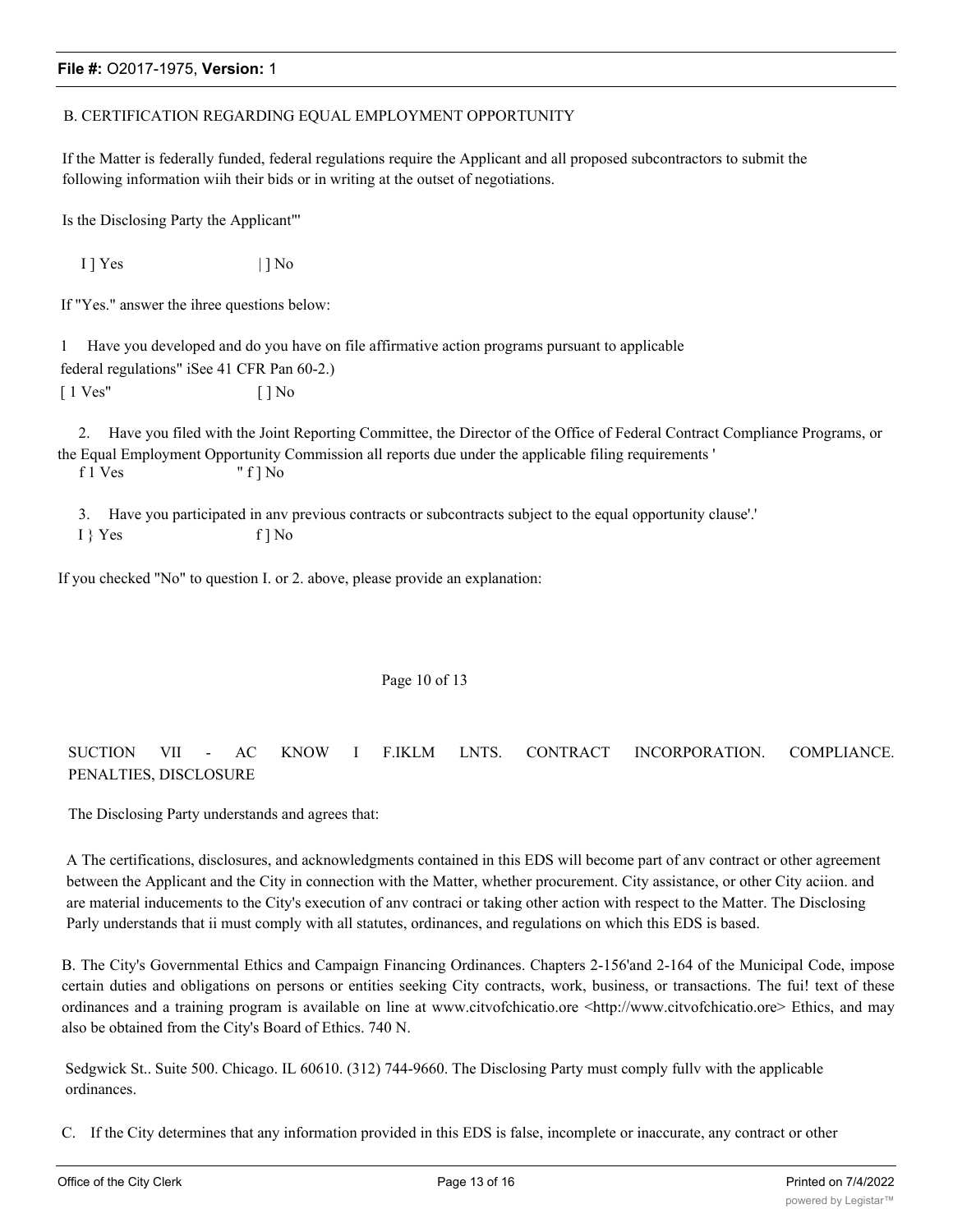agreement in connection with which it is submitted may be rescinded or be void or voidable, and the City may pursue any remedies under the contract or agreement (if not rescinded or void), ai law, or in equity, including terminating the Disclosing Party's participation in the Matter and or declining to allow the Disclosing Party to participate in other transactions with the City. Remedies ai law for a false statement of material fact may include incarceration and an award to the City of treble damages.

D It is the City's policy ro make this document available to the public on its Internet site and/or upon request. Some or all of the information provided on this EDS and any attachments to this EDS may be made available to the public on the Internet, in response to a Freedom of Information Act request..or otherwise. By completing and signing this EDS. the Disclosing Party waives and releases any possible rights or claims which it may have against the City in connection with the public release of information contained in this EDS and also authorizes the City to verify the accuracy of any information submitted  $\sim$  in this FDS.

E. The information provided tu this EDS musi be kepi current. In the event of changes, the Disclosing Party must supplement this EDS up io the time the City takes action on the Matter. If the Matter is a contract being handled by the City's Department of Procurement Services, the Disclosing Party must update this EDS 3s the contract requires. NOTE: With respect to Matters subject to Article 1 of Chapter 1-23 of the Municipal Code (imposing PERMANENT INELIGIBILITY for certain specified offenses), the information provided herein regarding eligibility must be kept current for a longer period, as required by Chapter !-23 and Section 2-1 54-020 of the Municipal Code.

The Disclosing Pany represents and warrants that:

#### Page 11 of 13

F.l The Disclosing Party is not dclinqticm in the payment til any tax administered by the Illinois Department oi Revenue.nor are (lie Disclosing Party or its Affiliated Entities delinquent in paying any fine. ice. tax or other charge owecl to the City. This includes, bin is not limited to. ail water charges, sewer charges, license fees, parking tickets, property nixes or sales taxes.

f.2 If the Disclosing Party is the Applicant, the Disclosing Party and its Affiliated Entities will not use, nor permit their subcontractors to use, any facility listed by the U.S. E.P.A. on the federal Excluded Parties List System ("EPLS") maintained by the U. S. Genera! Services Administration.

I .3 If the Disclosing Party is the Applicant, the Disclosing Party will obtain from any coniriietors/subeontraetors hired or to be hired in connection with the Mutter certifications equal in form and substance to those in F. 1 ..and F.2. above and will not. without the prior written consent of the City, use any such coiHiacior'Mibconiracior thai does not provide such certifications or that the Disclosing Party has reason to believe has not provided or cannot provide truthful certifications.

NOTE: If the Disclosing Party cannot certify as to any of the items in F.l., F.2. or F.3. above, an explanatory statement must be attached to this EDS.

#### **CERTIFICATION**

Under penalty of perjury, the person signing below: (I) warrants that he/she is authorized to execute this EDS and Appendix A (if applicable) on behalf of the Disclosing Party, and (2) warrants that all certifications and statements contained in this EDS and Appendix A (if applicable) are true, accurate and complete as of the date furnished to the City.

(Print or typc\_namc^6f©isclosing Party)

 $b >$ " V~t- ^w^fer"^.

(Sign here)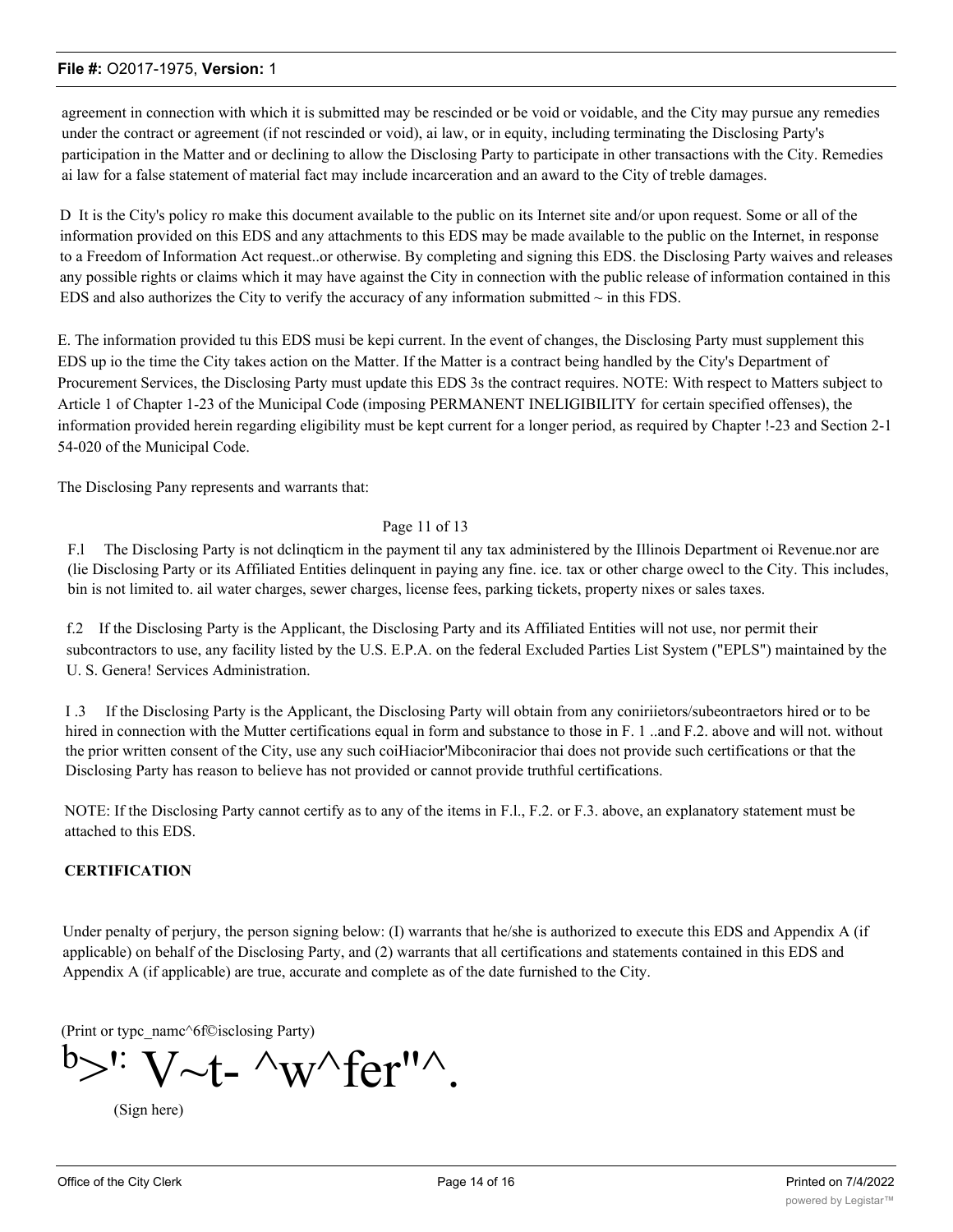## ;<sup>y</sup>hrm Ulna R....

(Print or type name of person signing) (Print or i.Vpt titles\*person

signing)

OFFICIAL SEAL I AWRENCE STENGEL NOTARY PUBLIC SinlR r,( Illinois. County of Cook Comm.v..o'n 321260- Expirus Auq. 19, 201i

Signed and sworn to before me on (date) M-ftfv^ ' \k<sup>:m></sup>^,

<sup>aI</sup> Qp<sup>o</sup>Sr~ County, U i~, >/0jS (state).

 $i^{\wedge}$ -ypC- $\wedge$ IX $\wedge$ - $\wedge$ - $\wedge$  Notary Public.

Commission expires:  $\triangle$ t $\triangleright$ Q'l% Z-c $\triangleright$  .j 7

Page 12 of 13

#### CITY OF CHICAGO ECONOMIC DISCLOSURE STATEMENT AND AFFIIMVII APPENDIX A

#### FAMILIAL RELATIONSHIPS WITH ELECTED CITY OFFICIALS AND DEPARTMENT HEADS

This Appendix is to be completed only by (a) the Applicant, and (b) any legal entity which has a direct ownership interest in the Applicant exceeding 7.5 percent. It is not to be completed by any legal entity which has only an indirect ownership interest in the Applicant.

Under Municipal Code Section 2-154r015. the Disclosing Panv must disclose whether such Disclosing Party or any "Applicable Parry" or any Spouse or Domestic Partner thereof currently has a "familial relationship" with any elected city official or department head. A "familial relationship" exists if. as of the date this EDS is signed, ihe Disclosing Party or any "Applicable Party\*\* or any Spouse or Domestic Partner thereof is related to the mayor, any alderman, the city clerk, the city treasurer or any city department head as spouse or domestic partner or as any of the following, whether by blood or adoption: parent, child, brother or sister, aunt or uncle, niece or nephew, grandparent, grandchild, father-in-law, mother-in-law. son-in-law. daughter-in-law, stepfather or sieprnother. stepson or stepdaughter, stepbrother or stepsister or haif-broiher or half-sister.

"Applicable Party" means (1) all executive officers of the Disclosing Party listed in Section ILB.l.a.. if the Disclosing Party is a corporation: all partners of the Disclosing Panv. if the Disclosing Party is a general partnership: all general partners and limited partners of the Disclosing Party, if the Disclosing Party is a limited partnership, all managers, managing members and members of the Disclosing Party, if the Disclosing Party is a limited liability company: (2) all principal officers of the Disclosing Party, and (3) any person having more than a 7.5 percent ownership interest in the Disclosing Panv "Principal officers" means the president, chief operating officer, executive director, chief financial officer, treasurer or secretary of a legal entity or any person exercising similar authority.

Does the Disclosing Party or any "Applicable Party" or any Spouse or Domestic Partner thereof currently have a "familial